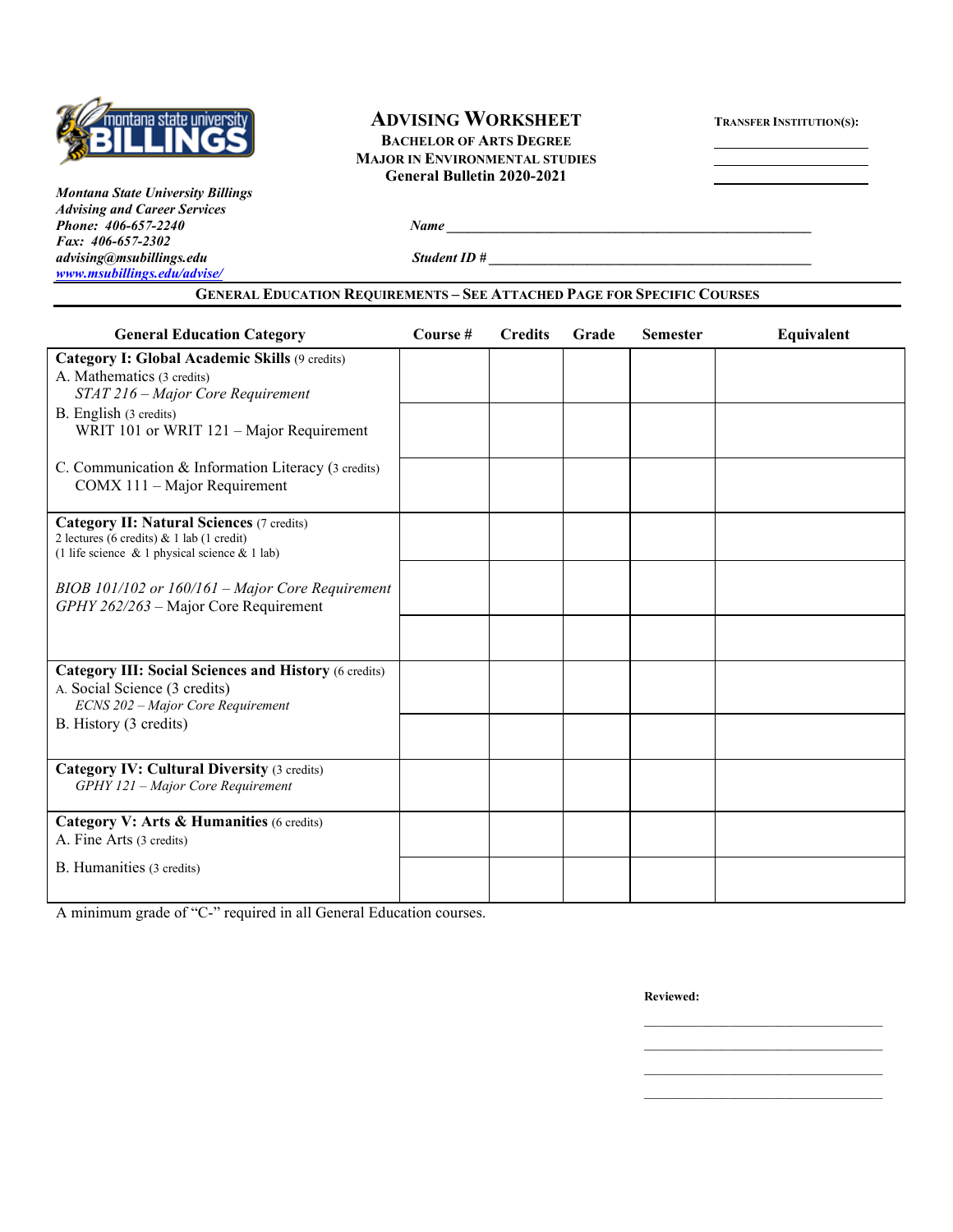# **GENERAL EDUCATION REQUIREMENTS**

|                            |     | <b>CATEGORY I: GLOBAL ACADEMIC SKILLS</b><br><b>9</b> credits      |                         |
|----------------------------|-----|--------------------------------------------------------------------|-------------------------|
|                            |     | Students are required to take one course from each subcategory     |                         |
|                            |     | <b>Subcategory A - Mathematics</b><br>3 credits                    |                         |
| М                          | 105 | Contemporary Mathematics                                           | 3                       |
| М                          | 114 | <b>Extended Technical Mathematics</b>                              | 3                       |
| М                          | 121 | College Algebra                                                    | 3                       |
| М                          | 122 | College Trigonometry                                               | 3                       |
| М                          | 130 | Mathematics for Elementary Teachers I                              | 3                       |
| М                          | 140 | College Math for Healthcare                                        | 3                       |
| М                          | 143 | <b>Finite Mathematics</b>                                          | $\overline{4}$          |
| М                          | 161 | Survey of Calculus                                                 | 3                       |
| M                          | 171 | Calculus I                                                         | $\overline{4}$          |
| <b>STAT</b>                | 141 | Introduction to Statistical Concepts                               | 3                       |
| <b>STAT</b>                | 216 | Introduction to Statistics                                         | 4                       |
|                            |     |                                                                    |                         |
|                            |     | 3 credits<br><b>Subcategory B - English</b>                        |                         |
| WRIT                       | 101 | College Writing I                                                  | 3                       |
| WRIT                       | 121 | Introduction to Technical Writing                                  | 3                       |
| WRIT                       | 122 | Introduction to Business Writing                                   | 3                       |
| WRIT                       | 201 | College Writing II                                                 | 3                       |
| WRIT                       | 220 | Business & Professional Writing                                    | $\overline{\mathbf{3}}$ |
| WRIT                       | 221 | <b>Intermediate Technical Writing</b>                              | $\mathbf{3}$            |
|                            |     |                                                                    |                         |
|                            |     | Subcategory C- Communication & Information Literacy 3 credits      |                         |
| <b>BMIS</b> 150            |     | Cyber Security and Electronic Communication                        | 3                       |
| COMX 111                   |     | Introduction to Public Speaking                                    | 3                       |
| COMX115                    |     | Introduction to Interpersonal Communication                        | $\mathfrak{Z}$          |
| LSCI 125                   |     | Research in the Information Age                                    | 3                       |
|                            |     |                                                                    |                         |
|                            |     | CATEGORY II: NATURAL SCIENCES<br>6 cr. lecture & 1 cr. lab         |                         |
|                            |     |                                                                    |                         |
|                            |     | Students are required to take one course from each subcategory and |                         |
|                            |     | at least one corresponding lab or Integrated Sciences              |                         |
|                            |     | <b>Subcategory A - Life Sciences</b><br>3-4 credits                |                         |
| <b>BIOB</b>                | 101 | Discover Biology                                                   | 3                       |
| <b>BIOB</b>                | 102 | Discover Biology Lab                                               | 1                       |
| <b>BIOB</b>                | 121 | Fundamentals of Biology for Allied Health                          | 3                       |
| <b>BIOB</b>                | 122 | Fund of Biology: Evolution, Ecology, and                           |                         |
|                            |     | Biodiversity                                                       | 3                       |
| <b>BIOB</b>                | 123 | Fund of Biology: The Nature of Nutrition                           | 3                       |
| <b>BIOB</b>                | 160 | Principles of Living Systems                                       | 3                       |
| <b>BIOB</b>                | 161 | Principles of Living Systems Lab                                   | 1                       |
|                            |     |                                                                    |                         |
|                            |     | <b>Subcategory B - Physical Sciences</b><br>3-4 credits            |                         |
| ASTR                       | 110 | Introduction to Astronomy                                          | 3                       |
| ASTR                       | 111 | Introduction to Astronomy Lab                                      | 1                       |
| CHMY                       | 121 | Introduction to General Chemistry                                  | 3                       |
| CHMY                       | 122 | Introduction to General Chemistry Lab                              | 1                       |
| CHMY                       | 141 | College Chemistry I                                                | 3                       |
| <b>CHMY</b>                | 142 | College Chemistry Laboratory I                                     | 1                       |
| GEO                        | 101 | Introduction to Physical Geology                                   | 3                       |
| <b>GEO</b>                 | 102 | Introduction to Physical Geology Laboratory                        | 1                       |
| GPHY                       | 262 | Spatial Sciences Technology & Applications                         | 3                       |
| GPHY                       | 263 | Spatial Sciences & Technology Lab                                  | 1                       |
| PHSX                       | 103 | Our Physical World                                                 | 3                       |
| <b>PHSX</b>                | 104 | Our Physical World Lab                                             | $\mathbf{1}$            |
| PHSX                       | 205 | College Physics I                                                  | 3                       |
| PHSX                       | 206 | College Physics I Lab                                              | 1                       |
|                            |     |                                                                    |                         |
| <b>Integrated Sciences</b> |     | SCIN 101, 102, 103, 104 Integrated Sciences<br>3, 1, 3, 1          |                         |

|                                                     |                                                                | <b>CATEGORY III: SOCIAL SCIENCES AND HISTORY</b> | <b>6 CREDITS</b>        |  |  |  |  |
|-----------------------------------------------------|----------------------------------------------------------------|--------------------------------------------------|-------------------------|--|--|--|--|
|                                                     | Students are required to take one course from each subcategory |                                                  |                         |  |  |  |  |
| <b>Subcategory A – Social Sciences</b><br>3 credits |                                                                |                                                  |                         |  |  |  |  |
| ANTY                                                | 217                                                            | Physical Anthropology & Archeology               | 3                       |  |  |  |  |
| BGEN                                                | 105                                                            | Introduction to Business                         | 3                       |  |  |  |  |
| COMX                                                | 106                                                            | Communicating in a Dynamic Workplace             | $\overline{\mathbf{3}}$ |  |  |  |  |
| ECNS                                                | 201                                                            | Principles of Microeconomics                     | 3                       |  |  |  |  |
| ECNS                                                | 202                                                            | Principles of Macroeconomics                     | $\overline{\mathbf{3}}$ |  |  |  |  |
| EDU                                                 | 105                                                            | <b>Education and Democracy</b>                   | $\overline{\mathbf{3}}$ |  |  |  |  |
| HTH                                                 | 110                                                            | Personal Health and Wellness                     | $\overline{\mathbf{3}}$ |  |  |  |  |
| PSCI                                                | 210                                                            | Introduction to American Government              | $\overline{\mathbf{3}}$ |  |  |  |  |
| PSCI                                                | 220                                                            | Introduction to Comparative Government           | $\overline{\mathbf{3}}$ |  |  |  |  |
| PSYX                                                | 100                                                            | Introduction to Psychology                       | 3                       |  |  |  |  |
| SOCI                                                | 101                                                            | Introduction to Sociology                        | $\overline{\mathbf{3}}$ |  |  |  |  |
| SOCI                                                | 201                                                            | Social Problems                                  | 3                       |  |  |  |  |
|                                                     |                                                                | <b>Subcategory B - History</b>                   | 3 credits               |  |  |  |  |
| HSTA                                                | 101                                                            | American History I                               | 3                       |  |  |  |  |
| <b>HSTA</b>                                         | 102                                                            | American History II                              | 3                       |  |  |  |  |
| <b>HSTR</b>                                         | 101                                                            | Western Civilization I                           | 3                       |  |  |  |  |
| <b>HSTR</b>                                         | 102                                                            | Western Civilization II                          | 3                       |  |  |  |  |
| <b>HSTR</b>                                         | 103                                                            | Honors Western Civilization I                    | 3                       |  |  |  |  |
| <b>HSTR</b>                                         | 104                                                            | Honors Western Civilization II                   | 3                       |  |  |  |  |
| <b>PSCI</b>                                         | 230                                                            | Introduction to International Relations          | 3                       |  |  |  |  |

| <b>CATEGORY IV: CULTURAL DIVERSITY</b><br>3 credits |     |                                          |   |  |  |  |
|-----------------------------------------------------|-----|------------------------------------------|---|--|--|--|
| <b>ANTY</b>                                         | 220 | Culture and Society                      | 3 |  |  |  |
| <b>ARTH</b>                                         | 160 | Global Visual Culture                    | 3 |  |  |  |
| COMX                                                | 212 | Intro to Intercultural Communication     | 3 |  |  |  |
| GPHY                                                | 121 | Human Geography                          | 3 |  |  |  |
| HTH                                                 | 270 | Global Health Issues                     | 3 |  |  |  |
| LIT                                                 | 230 | World Literature Survey                  | 3 |  |  |  |
| MUSI                                                | 207 | World Music                              | 3 |  |  |  |
| NASX                                                | 105 | Introduction to Native American Studies  | 3 |  |  |  |
| NASX                                                | 205 | Native Americans in Contemporary Society | 3 |  |  |  |
| PHL.                                                | 271 | Indian Philosophies and Religions        | 3 |  |  |  |
| PHL.                                                | 272 | Chinese Philosophies and Religions       | 3 |  |  |  |
| <b>REHA</b>                                         | 201 | Introduction to Diversity in Counseling  | 3 |  |  |  |
| RLST                                                | 170 | The Religious Quest                      | 3 |  |  |  |
| <b>SPNS</b>                                         | 150 | The Hispanic Tradition                   |   |  |  |  |
| WGSS                                                | 274 | Women, Culture, and Society              |   |  |  |  |
|                                                     |     |                                          |   |  |  |  |

| <b>6</b> credits<br><b>CATEGORY V: ARTS &amp; HUMANITIES</b> |                                                                |                                      |                                            |  |  |  |  |
|--------------------------------------------------------------|----------------------------------------------------------------|--------------------------------------|--------------------------------------------|--|--|--|--|
|                                                              | Students are required to take one course from each subcategory |                                      |                                            |  |  |  |  |
|                                                              | <b>Subcategory A - Fine Arts</b>                               |                                      |                                            |  |  |  |  |
| <b>ARTZ</b>                                                  | 101                                                            | Art Fundamentals                     | 3                                          |  |  |  |  |
| ARTZ                                                         | 105                                                            | Visual Language-Drawing              | 3                                          |  |  |  |  |
| <b>ARTZ</b>                                                  | 106                                                            | Visual Language-2-D Foundations      | $\overline{\mathbf{3}}$                    |  |  |  |  |
| ARTZ                                                         | 108                                                            | Visual Language-3-D Foundations      | 3                                          |  |  |  |  |
| ARTZ                                                         | 131                                                            | Ceramics for Non-majors              | $\frac{3}{3}$                              |  |  |  |  |
| CRWR                                                         | 240                                                            | Intro Creative Writing Workshop      |                                            |  |  |  |  |
| <b>FILM</b>                                                  | 160                                                            | Introduction to World Cinema         |                                            |  |  |  |  |
| LIT                                                          | 270                                                            | Film $\&$ Literature                 | $\begin{array}{c} 3 \\ 3 \\ 3 \end{array}$ |  |  |  |  |
| <b>MART</b>                                                  | 260                                                            | Computer Presentation and Animation  |                                            |  |  |  |  |
| <b>MUSI</b>                                                  | 101                                                            | <b>Enjoyment of Music</b>            | $\overline{3}$                             |  |  |  |  |
| MUSI                                                         | 114                                                            | Band: MSUB Symphonic                 | 1                                          |  |  |  |  |
| MUSI                                                         | 131                                                            | Jazz Ensemble I: MSUB                | 1                                          |  |  |  |  |
| MUSI                                                         | 147                                                            | Choral Ensemble: University Chorus   | 1                                          |  |  |  |  |
| <b>PHOT</b>                                                  | 154                                                            | <b>Exploring Digital Photography</b> | 3                                          |  |  |  |  |
| THTR                                                         | 101                                                            | Introduction to Theatre              | $\frac{3}{3}$                              |  |  |  |  |
| THTR                                                         | 120                                                            | Introduction to Acting I             |                                            |  |  |  |  |
|                                                              |                                                                | <b>Subcategory B - Humanities</b>    | 3 credits                                  |  |  |  |  |
| <b>ARTH</b>                                                  | 150                                                            | Introduction to Art History          | 3                                          |  |  |  |  |
| HONR                                                         | 111                                                            | Perspectives and Understanding       | $\overline{\mathbf{3}}$                    |  |  |  |  |
| <b>LIT</b>                                                   | 110                                                            | Introduction to Literature           |                                            |  |  |  |  |
| <b>LIT</b>                                                   | 213                                                            | Montana Literature                   | $\frac{3}{3}$                              |  |  |  |  |
| PHL                                                          | 110                                                            | Introduction to Ethics               |                                            |  |  |  |  |
| PHL                                                          | 111                                                            | Philosophies of Life                 | $\begin{array}{c} 3 \\ 3 \\ 3 \end{array}$ |  |  |  |  |
| PHL.                                                         | 254                                                            | People and Politics                  |                                            |  |  |  |  |
| PHL                                                          | 254                                                            | People and Politics                  |                                            |  |  |  |  |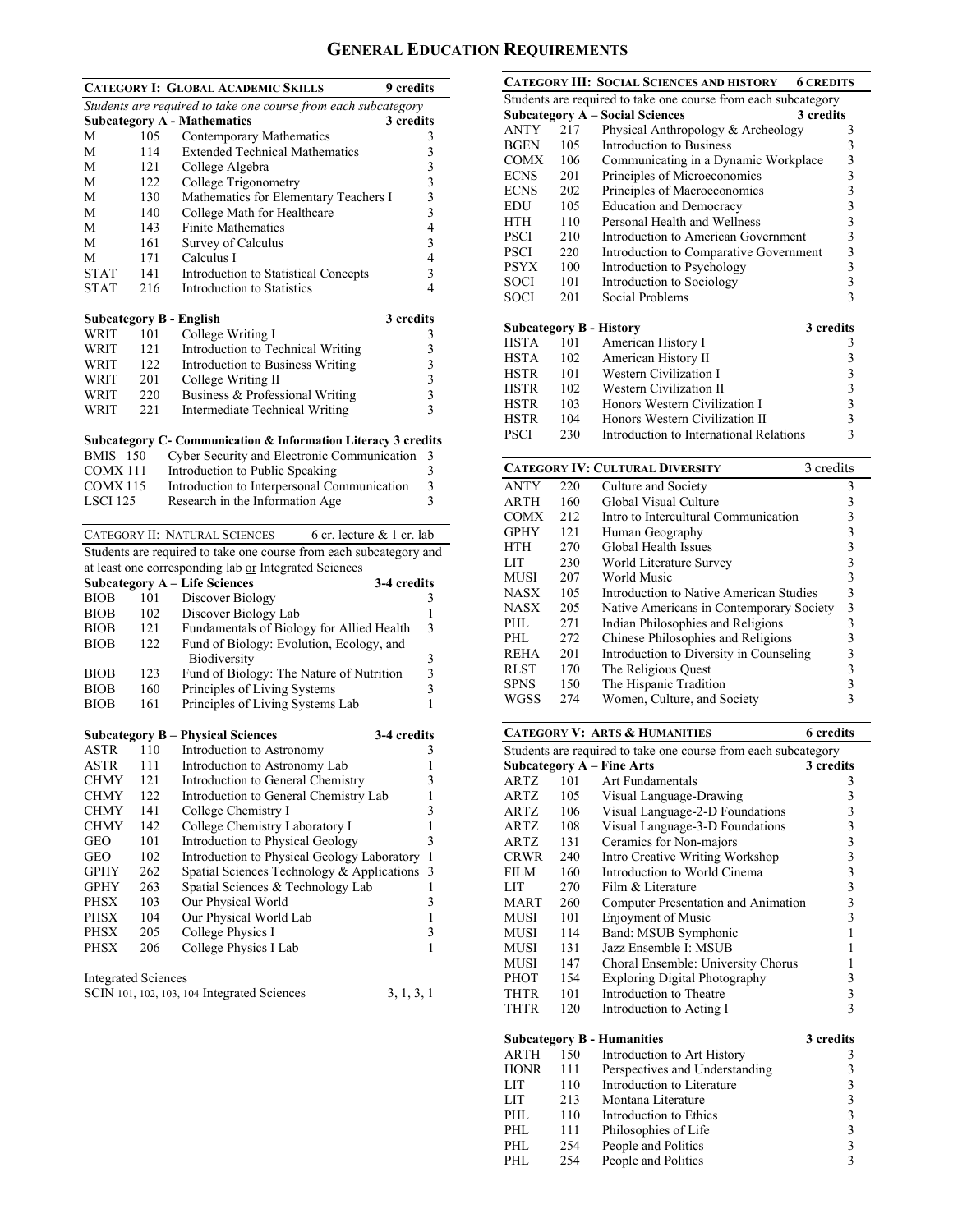|                        |                                                                     | Course                                                                                             | <b>Credits</b> | Grade | <b>Semester</b> | Equivalent |  |  |
|------------------------|---------------------------------------------------------------------|----------------------------------------------------------------------------------------------------|----------------|-------|-----------------|------------|--|--|
|                        | A minimum grade of C- or better is required in all major coursework |                                                                                                    |                |       |                 |            |  |  |
|                        |                                                                     | <b>Additional Environmental Studies General Education Core Requirements</b>                        |                |       |                 |            |  |  |
| $*$ COMX 111           |                                                                     | Intro to Public Speaking                                                                           | (3)            |       |                 |            |  |  |
| OR.                    |                                                                     | *BIOB 101/102 – Discover Biology with lab<br>*BIOB 160/161 – Principles of Living Systems with Lab | (3)<br>(1)     |       |                 |            |  |  |
| $*$ GPHY<br><b>AND</b> | 262                                                                 | Spatial Sciences Technology & Applications                                                         | (3)            |       |                 |            |  |  |
| <b>GPHY</b>            | 263                                                                 | Spatial Science and Technology Lab                                                                 |                |       |                 |            |  |  |
| *ECNS                  | 202                                                                 | Principles of Macroeconomics                                                                       | (3)            |       |                 |            |  |  |
| $*$ GPHY               | 121                                                                 | Human Geography                                                                                    | (3)            |       |                 |            |  |  |

\*May satisfy General Education requirements.

^The Physical Science lab course is also required, but not counted in Gen Eds. See below.

#### **Environmental Studies Core Requirements-beyond General Education**

Select one college writing course from the list below: Note: Additional writing course is a prerequisite for ENST 210. **12 Credits**

|             | 121 | Introduction to Technical Writing     |  |  |
|-------------|-----|---------------------------------------|--|--|
| *WRIT       | OR  |                                       |  |  |
|             | 201 | College Writing II                    |  |  |
|             | OR. |                                       |  |  |
|             | 221 | Intermediate Technical Writing        |  |  |
| <b>ENST</b> | 210 | Introduction to Environmental Studies |  |  |
| <b>ENST</b> | 498 | Internship/Cooperative Education      |  |  |
| <b>ENST</b> | 499 | Senior Thesis/Capstone                |  |  |

### **Career Oriented Tracks: Complete at least one of the four defined Career Oriented Tracks.**

| <b>Track 1: GIS Skills</b> |     |                                                       |   | 21 Credits |
|----------------------------|-----|-------------------------------------------------------|---|------------|
| <b>GPHY</b>                | 282 | Mapping Techniques                                    | 3 |            |
| <b>GPHY</b>                | 380 | Principles of GIS                                     | 3 |            |
| <b>GPHY</b>                | 484 | Applied GIS/Spatial Analysis                          | 3 |            |
| <b>GPHY</b>                | 491 | <b>Special Topics</b>                                 | 3 |            |
|                            |     | Select three courses from the following $-9$ credits: |   |            |
| ARTH                       | 455 | Art and the Environment                               | 3 |            |
| <b>BGEN</b>                | 440 | Business and the Environment                          | 3 |            |
| <b>ENST</b>                | 335 | The Environmental Vision                              | 3 |            |
| <b>ENST</b>                | 385 | Environmental Impact and Policy Analysis              | 3 |            |
| <b>GPHY</b>                | 494 | Seminar/Workshop                                      | 3 |            |
| <b>GPHY</b>                | 498 | Cooperative Education/Internship                      | 3 |            |
| <b>HSTA</b>                | 460 | Montana and the West                                  | 3 |            |
| <b>HSTA</b>                | 470 | American Environmental History                        | 3 |            |
| <b>NASX</b>                | 350 | Native Americans & Environment                        | 3 |            |
| <b>NASX</b>                | 379 | Federal Indian Law                                    | 3 |            |
| PHL                        | 324 | Nature, Culture, and Ethics                           | 3 |            |
| <b>PSCI</b>                | 365 | Public Policy Issues and Analysis                     | 3 |            |
| <b>SOCI</b>                | 415 | Sociology of Hunting and Poaching                     | 3 |            |
| SOCI                       | 470 | <b>Environmental Sociology</b>                        | 3 |            |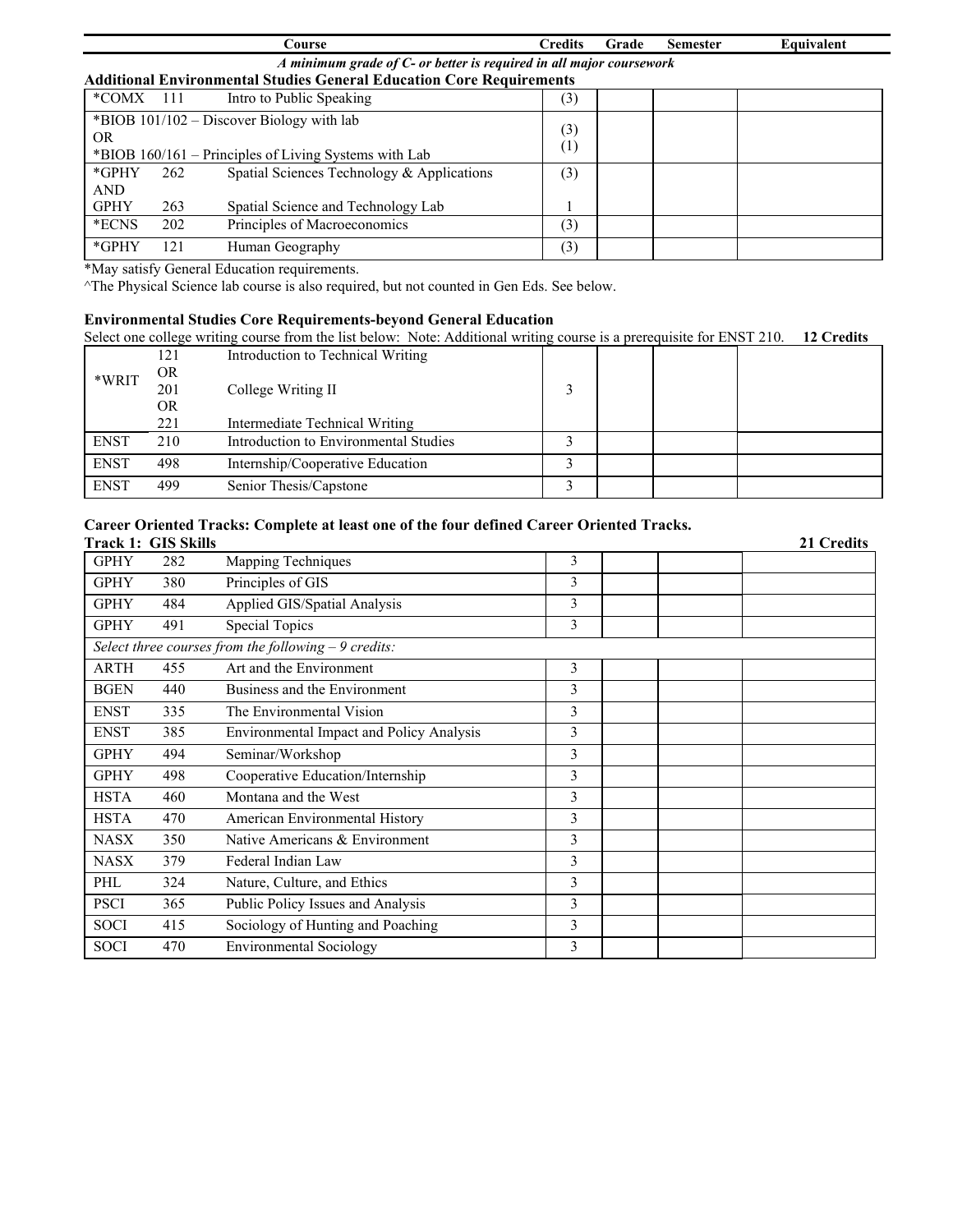## **Track 2: Environmental Advocacy 21 credits**

|             |     | LTACK 2. EIIVII OIIIIIEIItAI AUVOCACV                  |   |  | 41 vicuns |
|-------------|-----|--------------------------------------------------------|---|--|-----------|
| <b>COMX</b> | 200 | <b>Exploring Communication Studies</b>                 | 3 |  |           |
| <b>COMX</b> | 330 | Principles of Media Studies                            | 3 |  |           |
| <b>COMX</b> | 341 | History and Theories of Persuasion                     | 3 |  |           |
| <b>HSTA</b> | 460 | Montana and the West                                   | 3 |  |           |
| <b>OR</b>   |     |                                                        |   |  |           |
| <b>HSTA</b> | 470 | American Environmental History                         |   |  |           |
|             |     | select three courses from the following: $-9$ credits: |   |  |           |
| ARTH        | 455 | Art and the Environment                                | 3 |  |           |
| <b>BGEN</b> | 440 | Business and the Environment                           | 3 |  |           |
| <b>COMX</b> | 320 | Principles of Organizational Communication             | 3 |  |           |
| <b>COMX</b> | 434 | Political Communication                                | 3 |  |           |
| <b>ENST</b> | 335 | The Environmental Vision                               | 3 |  |           |
| <b>ENST</b> | 385 | Environmental Impact and Policy Analysis               | 3 |  |           |
| <b>GPHY</b> | 494 | Seminar/Workshop                                       | 3 |  |           |
| <b>NASX</b> | 350 | Native Americans and Environment                       | 3 |  |           |
| PHL         | 324 | Nature, Culture, Ethics                                | 3 |  |           |
| <b>PSCI</b> | 365 | Public Policy Issues and Analysis                      | 3 |  |           |
| <b>SOCI</b> | 415 | Sociology of Hunting and Poaching                      | 3 |  |           |
| <b>SOCI</b> | 470 | <b>Environmental Sociology</b>                         | 3 |  |           |
|             |     |                                                        |   |  |           |

## **Track 3: Environmental Management and Policy 21 credits**

|             |     | тгаск э: епунтопшенцаг манаgешент анd Ронсу          |   | <i>L</i> i creans |
|-------------|-----|------------------------------------------------------|---|-------------------|
| <b>BGEN</b> | 440 | Business and the Environment                         | 3 |                   |
| OR.         |     |                                                      |   |                   |
| <b>BMGT</b> | 322 | <b>Operations Management</b>                         |   |                   |
| <b>GPHY</b> | 282 | Mapping Techniques                                   | 3 |                   |
| <b>HSTA</b> | 460 | Montana and the West                                 | 3 |                   |
| OR.         |     |                                                      |   |                   |
| <b>HSTA</b> | 470 | American Environmental History                       |   |                   |
| <b>NASX</b> | 379 | Federal Indian Law                                   | 3 |                   |
| <b>PSCI</b> | 260 | Intro to State and Local Government                  | 3 |                   |
|             |     | Select two courses from the following: $-6$ credits: |   |                   |
| <b>ENST</b> | 335 | The Environmental Vision                             | 3 |                   |
| <b>ENST</b> | 385 | <b>Environmental Impact and Policy Analysis</b>      | 3 |                   |
| <b>GPHY</b> | 380 | Principles of GIS                                    | 3 |                   |
| <b>GPHY</b> | 494 | Seminar/Workshop                                     | 3 |                   |
| <b>NASX</b> | 350 | Native Americans and Environment                     | 3 |                   |
| PHL         | 324 | Nature, Culture, Ethics                              | 3 |                   |
| <b>PSCI</b> | 365 | Public Policy Issues and Analysis                    | 3 |                   |
| <b>SOCI</b> | 415 | Sociology of Hunting and Poaching                    | 3 |                   |

## **Area 4: Eco-Spatial Analysis 23 credits**

|             |     | ли са ¬. Есо-эрапандиануэк                         |   |  | 20 CL CULLIO |
|-------------|-----|----------------------------------------------------|---|--|--------------|
| <b>BIOE</b> | 370 | General Ecology                                    | 3 |  |              |
| <b>AND</b>  |     |                                                    |   |  |              |
| <b>BIOE</b> | 371 | General Ecology Lab                                |   |  |              |
| <b>BIOO</b> | 320 | General Botany                                     | 3 |  |              |
| <b>AND</b>  |     |                                                    |   |  |              |
| <b>BIOO</b> | 321 | General Botany Lab                                 |   |  |              |
| <b>GPHY</b> | 282 | Mapping Techniques                                 | 3 |  |              |
| <b>GPHY</b> | 380 | Principles of GIS                                  | 3 |  |              |
| <b>GPHY</b> | 484 | Applied GIS/Spatial Analysis                       | 3 |  |              |
|             |     | Take two courses from the following: $-6$ credits: |   |  |              |
| <b>BGEN</b> | 440 | Business and the Environment                       | 3 |  |              |
| <b>ENST</b> | 335 | The Environmental Vision                           | 3 |  |              |
| <b>ENST</b> | 385 | <b>Environmental Impact and Policy Analysis</b>    | 3 |  |              |
| <b>GPHY</b> | 494 | Seminar/Workshop                                   | 3 |  |              |
|             |     |                                                    |   |  |              |